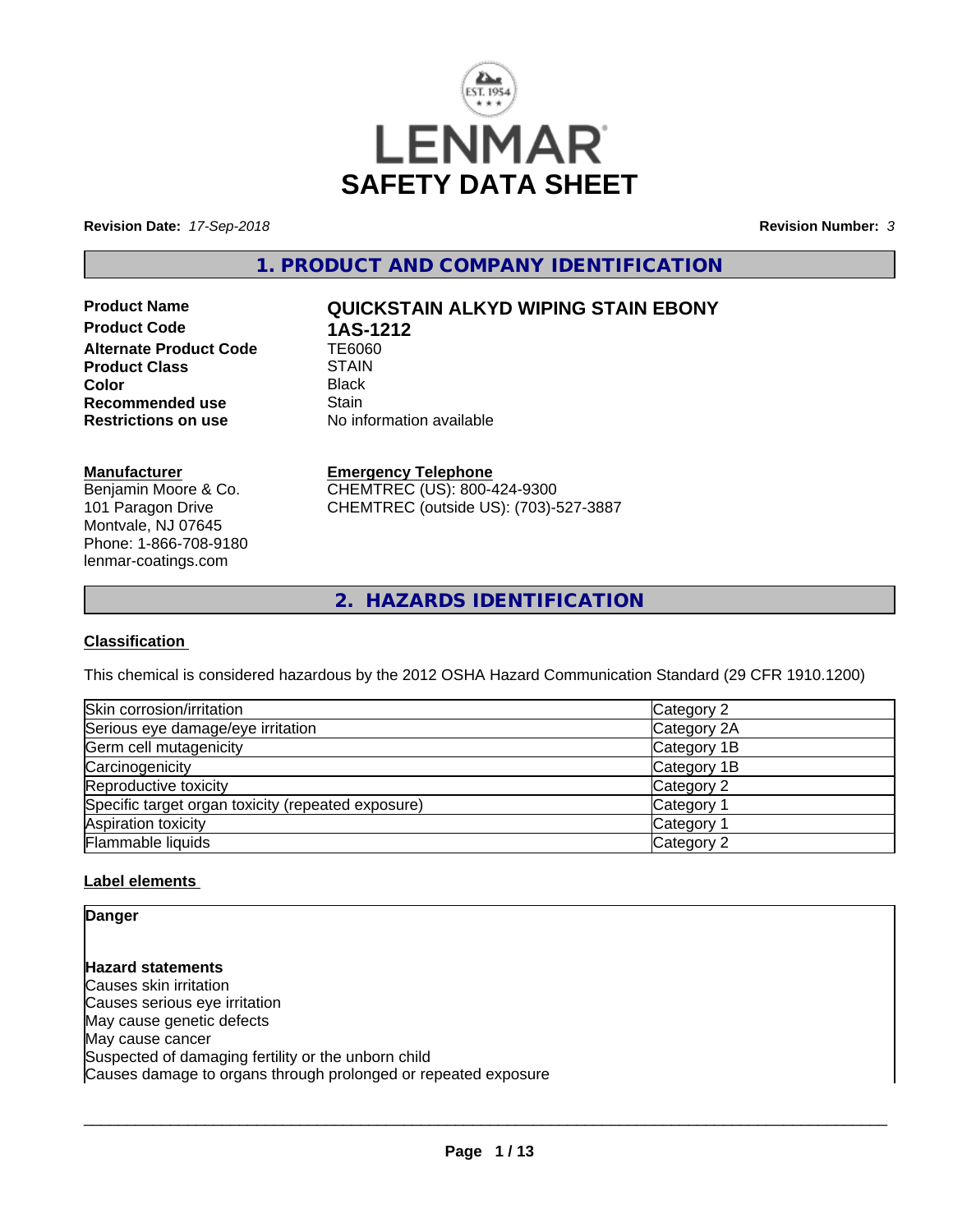May be fatal if swallowed and enters airways Highly flammable liquid and vapor **Appearance** liquid **Odor** solvent

## **Precautionary Statements - Prevention**

Obtain special instructions before use Do not handle until all safety precautions have been read and understood Use personal protective equipment as required Wash face, hands and any exposed skin thoroughly after handling Wear eye/face protection Do not breathe dust/fume/gas/mist/vapors/spray Do not eat, drink or smoke when using this product Keep away from heat, hot surfaces, sparks, open flames and other ignition sources. No smoking Keep container tightly closed Ground/bond container and receiving equipment Use explosion-proof electrical/ventilating/lighting/equipment Use only non-sparking tools Take precautionary measures against static discharge

## **Precautionary Statements - Response**

IF exposed or concerned: Get medical advice/attention

#### **Eyes**

IF IN EYES: Rinse cautiously with water for several minutes. Remove contact lenses, if present and easy to do. Continue rinsing

\_\_\_\_\_\_\_\_\_\_\_\_\_\_\_\_\_\_\_\_\_\_\_\_\_\_\_\_\_\_\_\_\_\_\_\_\_\_\_\_\_\_\_\_\_\_\_\_\_\_\_\_\_\_\_\_\_\_\_\_\_\_\_\_\_\_\_\_\_\_\_\_\_\_\_\_\_\_\_\_\_\_\_\_\_\_\_\_\_\_\_\_\_

If eye irritation persists: Get medical advice/attention

## **Skin**

If skin irritation occurs: Get medical advice/attention

IF ON SKIN (or hair): Remove/Take off immediately all contaminated clothing. Rinse skin with water/shower Wash contaminated clothing before reuse

#### **Ingestion**

IF SWALLOWED: Immediately call a POISON CENTER or doctor/physician Do NOT induce vomiting

#### **Fire**

In case of fire: Use CO2, dry chemical, or foam for extinction

## **Precautionary Statements - Storage**

Store locked up Store in a well-ventilated place. Keep cool

## **Precautionary Statements - Disposal**

Dispose of contents/container to an approved waste disposal plant

## **Hazards not otherwise classified (HNOC)**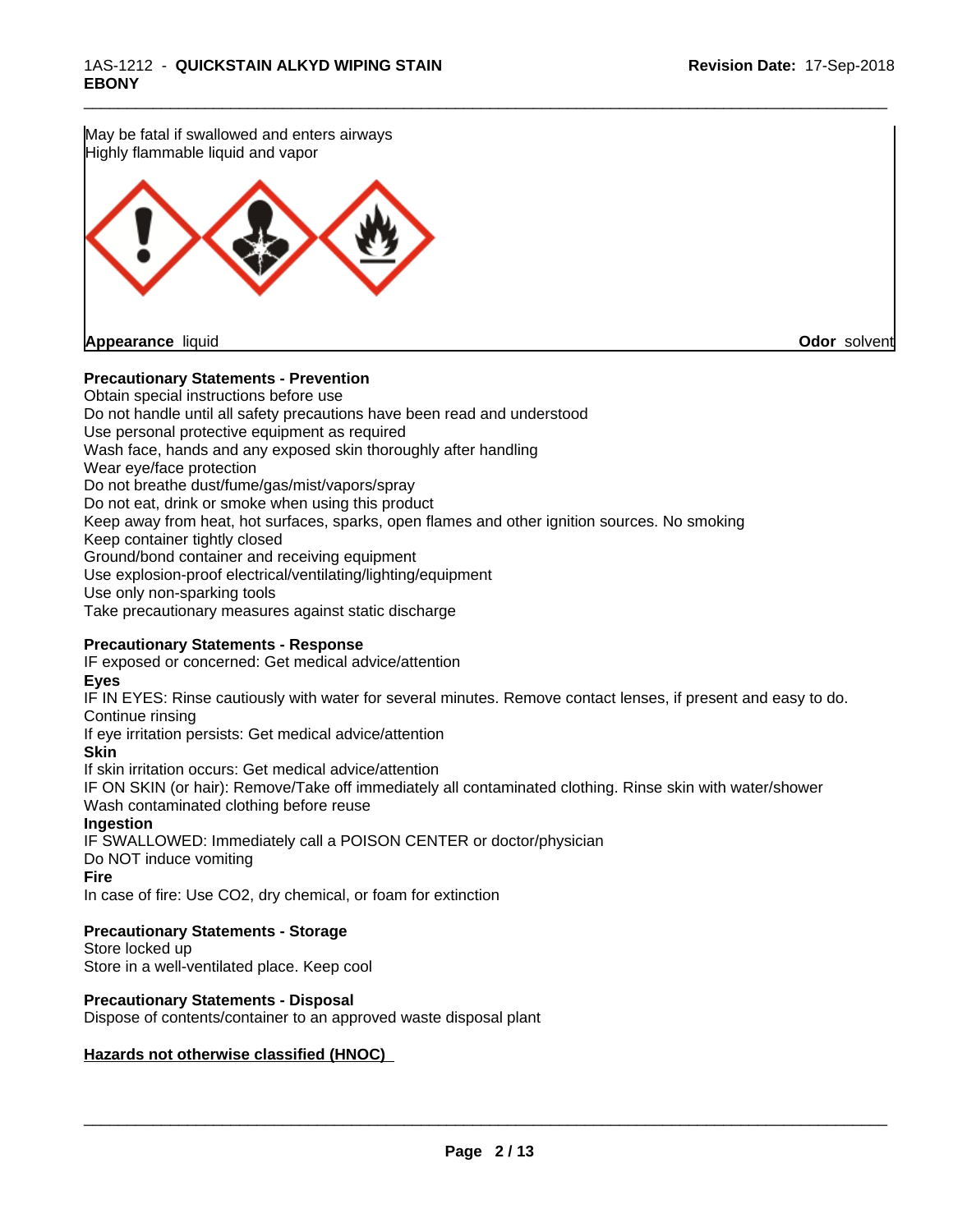Rags, steel wool or waste soaked with this product may spontaneously catch fire if improperly discarded

#### **Other information**

No information available

## **3. COMPOSITION INFORMATION ON COMPONENTS**

\_\_\_\_\_\_\_\_\_\_\_\_\_\_\_\_\_\_\_\_\_\_\_\_\_\_\_\_\_\_\_\_\_\_\_\_\_\_\_\_\_\_\_\_\_\_\_\_\_\_\_\_\_\_\_\_\_\_\_\_\_\_\_\_\_\_\_\_\_\_\_\_\_\_\_\_\_\_\_\_\_\_\_\_\_\_\_\_\_\_\_\_\_

| <b>Chemical name</b>                        | <b>CAS No.</b> | Weight-%        |
|---------------------------------------------|----------------|-----------------|
| Hydrotreated light naphtha                  | 64742-49-0     | 15              |
| Solvent naphtha (petroleum), heavy aromatic | 64742-94-5     | 10 <sup>1</sup> |
| Distillates, petroleum, hydrotreated light  | 64742-47-8     | 10              |
| Solvent naphtha, petroleum, light aromatic  | 64742-95-6     | 10              |
| Stoddard solvent                            | 8052-41-3      | 10              |
| n-Butyl acetate                             | 123-86-4       | 10              |
| 2-Butoxyethanol                             | 111-76-2       | 5               |
| VM&P naphtha                                | 64742-89-8     | 5               |
| 1,2,4-Trimethylbenzene                      | $95 - 63 - 6$  | 5               |
| Carbon black                                | 1333-86-4      | 5               |
| Xylene                                      | 1330-20-7      | 5               |
| Naphthalene                                 | $91 - 20 - 3$  |                 |
| Ethyl benzene                               | $100 - 41 - 4$ | 0.5             |
| Octane                                      | 111-65-9       | 0.5             |
| Heptane                                     | 142-82-5       | 0.5             |
| Cumene                                      | 98-82-8        | 0.5             |

# **4. FIRST AID MEASURES**

#### **Description of first aid measures**

| <b>General Advice</b>                            | If symptoms persist, call a physician. Show this safety data sheet to the doctor in<br>attendance.                                                                                                                      |
|--------------------------------------------------|-------------------------------------------------------------------------------------------------------------------------------------------------------------------------------------------------------------------------|
| <b>Eye Contact</b>                               | Immediately flush with plenty of water. After initial flushing, remove any contact<br>lenses and continue flushing for at least 15 minutes. Keep eye wide open while<br>rinsing. If symptoms persist, call a physician. |
| <b>Skin Contact</b>                              | Wash off immediately with soap and plenty of water removing all contaminated<br>clothes and shoes. If skin irritation persists, call a physician.                                                                       |
| <b>Inhalation</b>                                | Move to fresh air. If symptoms persist, call a physician.<br>If not breathing, give artificial respiration. Call a physician immediately.                                                                               |
| Ingestion                                        | Clean mouth with water and afterwards drink plenty of water. Do not induce<br>vomiting without medical advice. Never give anything by mouth to an unconscious<br>person. Consult a physician.                           |
| <b>Protection Of First-Aiders</b>                | Use personal protective equipment.                                                                                                                                                                                      |
| <b>Most Important</b><br><b>Symptoms/Effects</b> | No information available.                                                                                                                                                                                               |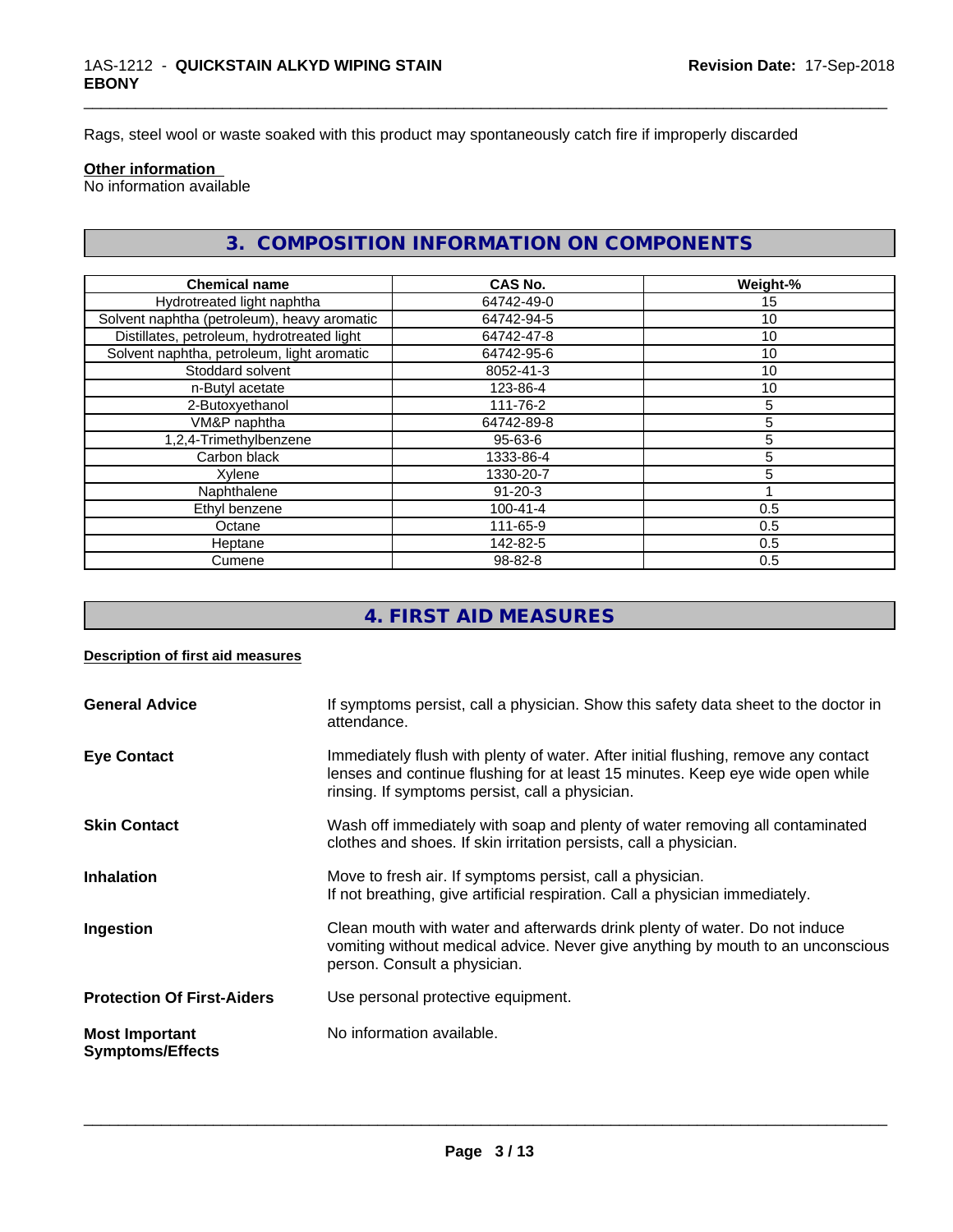| <b>Notes To Physician</b><br>Treat symptomatically.                              |                                                   |                                                                                                                                                                                                                                                                                                |                                                                                                                                                        |  |  |  |
|----------------------------------------------------------------------------------|---------------------------------------------------|------------------------------------------------------------------------------------------------------------------------------------------------------------------------------------------------------------------------------------------------------------------------------------------------|--------------------------------------------------------------------------------------------------------------------------------------------------------|--|--|--|
| 5. FIRE-FIGHTING MEASURES                                                        |                                                   |                                                                                                                                                                                                                                                                                                |                                                                                                                                                        |  |  |  |
| <b>Flammable Properties</b>                                                      |                                                   |                                                                                                                                                                                                                                                                                                | Vapors may travel considerable distance to a source of<br>ignition and flash back. Vapors may cause flash fire.                                        |  |  |  |
| <b>Suitable Extinguishing Media</b>                                              |                                                   |                                                                                                                                                                                                                                                                                                | Foam, dry powder or water. Use extinguishing measures<br>that are appropriate to local circumstances and the<br>surrounding environment.               |  |  |  |
| <b>Firefighters</b>                                                              | <b>Protective Equipment And Precautions For</b>   |                                                                                                                                                                                                                                                                                                | As in any fire, wear self-contained breathing apparatus<br>pressure-demand, MSHA/NIOSH (approved or equivalent)<br>and full protective gear.           |  |  |  |
| <b>Hazardous combustion products</b>                                             |                                                   |                                                                                                                                                                                                                                                                                                | Burning may result in carbon dioxide, carbon monoxide<br>and other combustion products of varying composition<br>which may be toxic and/or irritating. |  |  |  |
|                                                                                  | <b>Specific Hazards Arising From The Chemical</b> | Flammable. Flash back possible over considerable<br>distance. Keep product and empty container away from<br>heat and sources of ignition. Closed containers may<br>rupture if exposed to fire or extreme heat. Thermal<br>decomposition can lead to release of irritating gases and<br>vapors. |                                                                                                                                                        |  |  |  |
| <b>Sensitivity To Mechanical Impact</b>                                          |                                                   | No                                                                                                                                                                                                                                                                                             |                                                                                                                                                        |  |  |  |
| <b>Sensitivity To Static Discharge</b>                                           |                                                   | Yes                                                                                                                                                                                                                                                                                            |                                                                                                                                                        |  |  |  |
| <b>Flash Point Data</b><br>Flash Point (°F)<br>Flash Point (°C)<br><b>Method</b> |                                                   | 72.0<br>22.2<br><b>PMCC</b>                                                                                                                                                                                                                                                                    |                                                                                                                                                        |  |  |  |
| <b>Flammability Limits In Air</b>                                                |                                                   |                                                                                                                                                                                                                                                                                                |                                                                                                                                                        |  |  |  |
| Lower flammability limit:<br><b>Upper flammability limit:</b>                    |                                                   | Not available<br>Not available                                                                                                                                                                                                                                                                 |                                                                                                                                                        |  |  |  |
| Health: 2<br>NFPA                                                                | <b>Flammability: 3</b>                            | Instability: 0                                                                                                                                                                                                                                                                                 | <b>Special: Not Applicable</b>                                                                                                                         |  |  |  |
| <b>NFPA Legend</b><br>0 - Not Hazardous                                          |                                                   |                                                                                                                                                                                                                                                                                                |                                                                                                                                                        |  |  |  |

\_\_\_\_\_\_\_\_\_\_\_\_\_\_\_\_\_\_\_\_\_\_\_\_\_\_\_\_\_\_\_\_\_\_\_\_\_\_\_\_\_\_\_\_\_\_\_\_\_\_\_\_\_\_\_\_\_\_\_\_\_\_\_\_\_\_\_\_\_\_\_\_\_\_\_\_\_\_\_\_\_\_\_\_\_\_\_\_\_\_\_\_\_

- 
- 1 Slightly 2 - Moderate
- 3 High
- 

4 - Severe

*The ratings assigned are only suggested ratings, the contractor/employer has ultimate responsibilities for NFPA ratings where this system is used.*

*Additional information regarding the NFPA rating system is available from the National Fire Protection Agency (NFPA) at www.nfpa.org.*

# **6. ACCIDENTAL RELEASE MEASURES**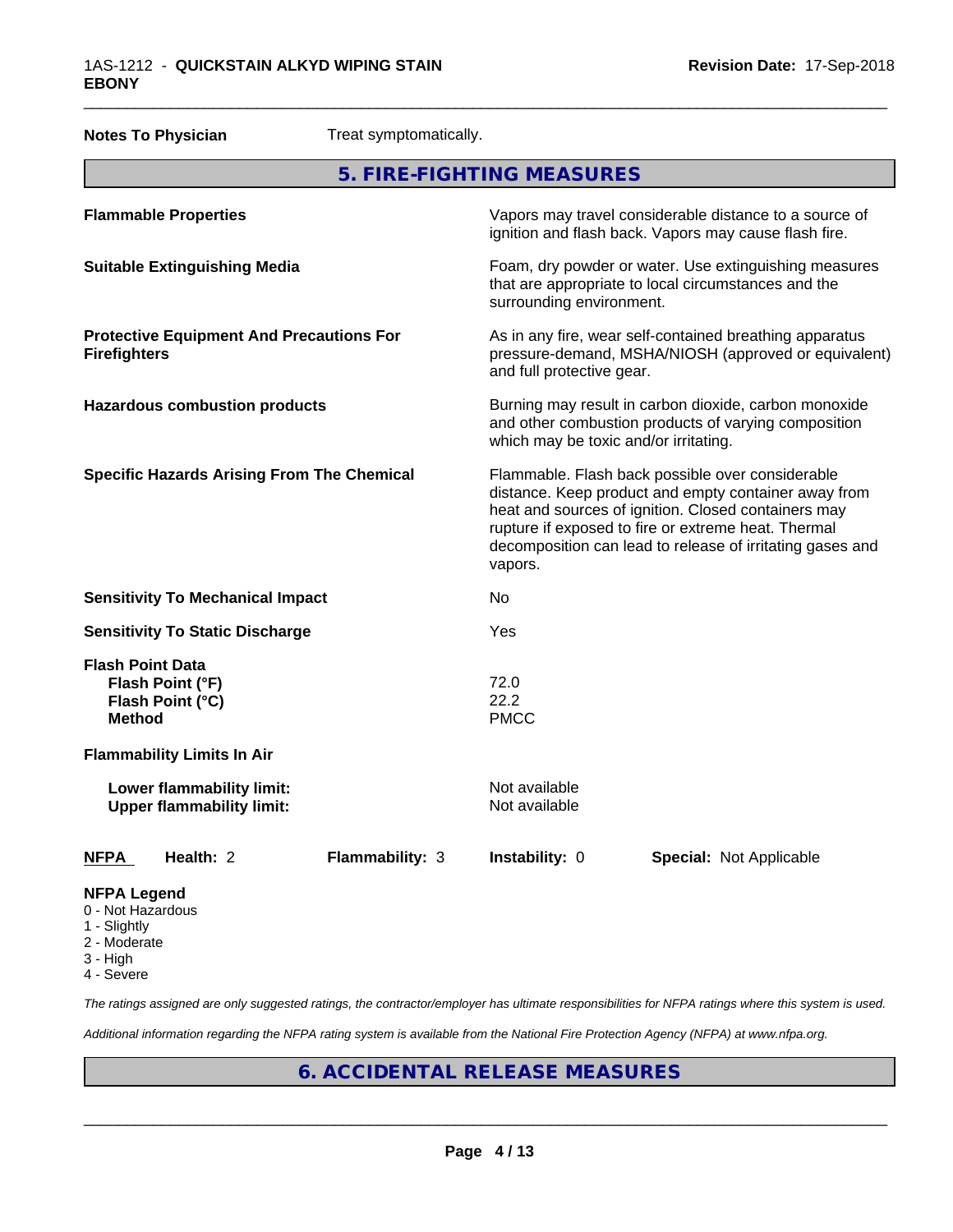| <b>Personal Precautions</b>      | Remove all sources of ignition. Take precautions to prevent flashback. Ground<br>and bond all containers and handling equipment. Take precautionary measures<br>against static discharges. Ensure adequate ventilation. Avoid contact with skin,<br>eyes and clothing. Use personal protective equipment.                                                                                                                                      |  |  |  |
|----------------------------------|------------------------------------------------------------------------------------------------------------------------------------------------------------------------------------------------------------------------------------------------------------------------------------------------------------------------------------------------------------------------------------------------------------------------------------------------|--|--|--|
| <b>Other Information</b>         | Prevent further leakage or spillage if safe to do so. Do not allow material to<br>contaminate ground water system. Prevent product from entering drains. Do not<br>flush into surface water or sanitary sewer system. Local authorities should be<br>advised if significant spillages cannot be contained.                                                                                                                                     |  |  |  |
| <b>Environmental precautions</b> | See Section 12 for additional Ecological Information.                                                                                                                                                                                                                                                                                                                                                                                          |  |  |  |
| <b>Methods for Cleaning Up</b>   | Dam up. Soak up with inert absorbent material. Use a non-sparking or explosion<br>proof means to transfer material to a sealed, appropriate container for disposal.<br>Clean contaminated surface thoroughly.                                                                                                                                                                                                                                  |  |  |  |
|                                  | 7. HANDLING AND STORAGE                                                                                                                                                                                                                                                                                                                                                                                                                        |  |  |  |
| <b>Handling</b>                  | Avoid contact with skin, eyes and clothing. Wear personal protective equipment.<br>Do not breathe vapors or spray mist. Use only in ventilated areas. Prevent vapor<br>build-up by providing adequate ventilation during and after use.                                                                                                                                                                                                        |  |  |  |
|                                  | Take precautionary measures against static discharges. To avoid ignition of<br>vapors by static electricity discharge, all metal parts of the equipment must be<br>grounded. Keep away from heat, sparks and flame. Do not smoke. Extinguish all<br>flames and pilot lights, and turn off stoves, heaters, electric motors and other<br>sources of ignition during use and until all vapors are gone. Ignition and/or flash<br>back may occur. |  |  |  |
| <b>Storage</b>                   | Keep containers tightly closed in a dry, cool and well-ventilated place. Keep away<br>from heat. Keep away from open flames, hot surfaces and sources of ignition.<br>Keep in properly labeled containers. Keep out of the reach of children.                                                                                                                                                                                                  |  |  |  |
|                                  | <b>DANGER</b> - Rags, steel wool or waste soaked with this product may<br>spontaneously catch fire if improperly discarded. Immediately after use, place<br>rags, steel wool or waste in a sealed water-filled metal container.                                                                                                                                                                                                                |  |  |  |
| <b>Incompatible Materials</b>    | Incompatible with strong acids and bases and strong oxidizing agents.                                                                                                                                                                                                                                                                                                                                                                          |  |  |  |
|                                  | Technical measures/Precautions Ensure adequate ventilation. Use only where airflow will keep vapors from building<br>up in or near the work area in adjoining rooms. Comply with all national, state, and<br>local codes pertaining to the storage, handling, dispensing and disposal of<br>flammable liquids.                                                                                                                                 |  |  |  |
|                                  | Dissipate static electricity during transfer by grounding and bonding containers<br>and equipment before transferring material. All equipment should be non-sparking<br>and explosion proof. Use explosion proof electrical equipment for ventilation,<br>lighting and material handling.                                                                                                                                                      |  |  |  |

\_\_\_\_\_\_\_\_\_\_\_\_\_\_\_\_\_\_\_\_\_\_\_\_\_\_\_\_\_\_\_\_\_\_\_\_\_\_\_\_\_\_\_\_\_\_\_\_\_\_\_\_\_\_\_\_\_\_\_\_\_\_\_\_\_\_\_\_\_\_\_\_\_\_\_\_\_\_\_\_\_\_\_\_\_\_\_\_\_\_\_\_\_

# **8. EXPOSURE CONTROLS/PERSONAL PROTECTION**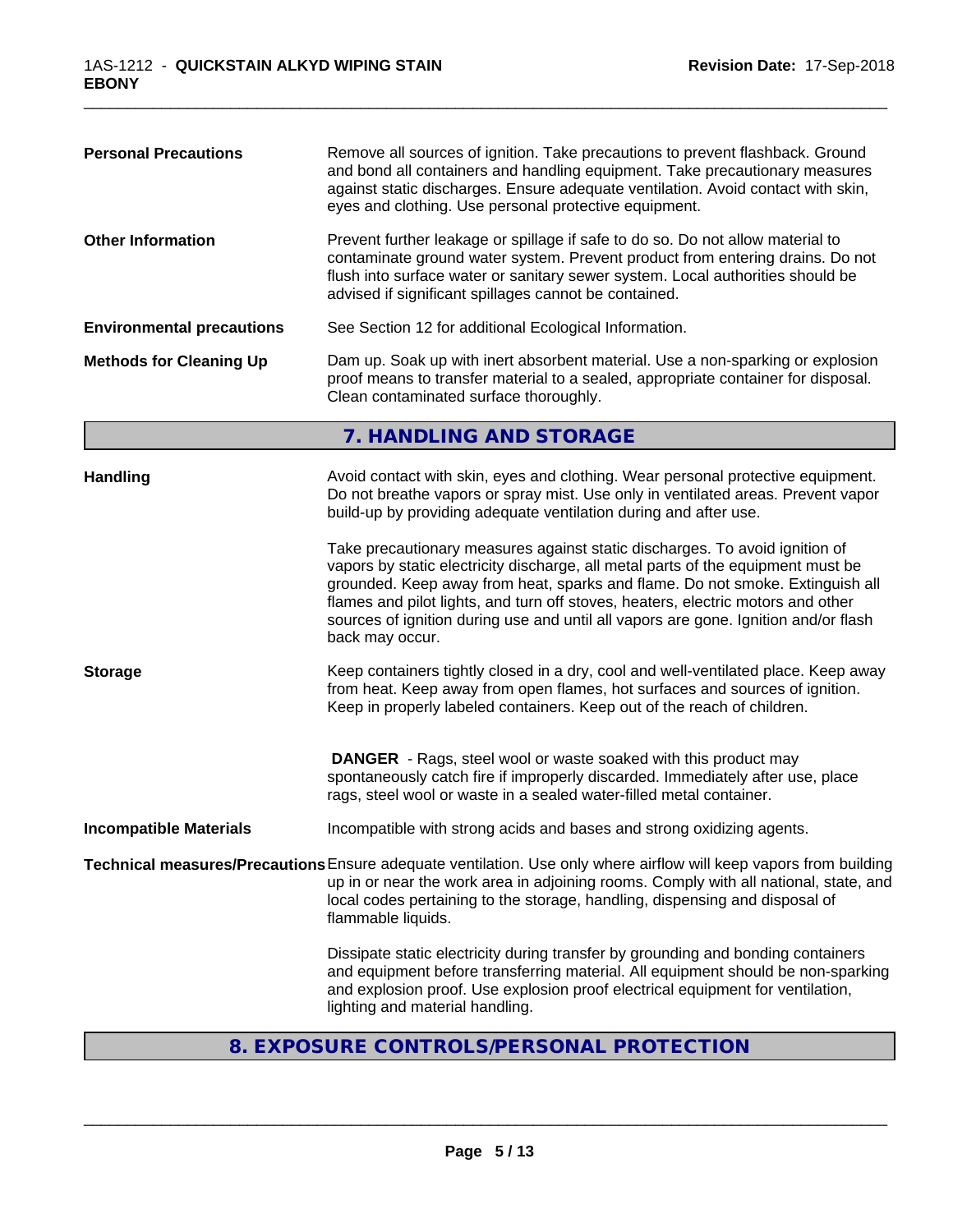## **Exposure Limits**

| <b>Chemical name</b> | <b>ACGIH TLV</b>            | <b>OSHA PEL</b>                   |
|----------------------|-----------------------------|-----------------------------------|
| Stoddard solvent     | 100 ppm - TWA               | 500 ppm - TWA                     |
|                      |                             | 2900 mg/m <sup>3</sup> - TWA      |
| n-Butyl acetate      | 150 ppm - TWA               | 150 ppm - TWA                     |
|                      | 200 ppm - STEL              | 710 mg/m $3$ - TWA                |
| 2-Butoxyethanol      | 20 ppm - TWA                | 50 ppm - TWA                      |
|                      |                             | 240 mg/m <sup>3</sup> - TWA       |
|                      |                             | prevent or reduce skin absorption |
| Carbon black         | $3$ mg/m <sup>3</sup> - TWA | $3.5 \text{ mg/m}^3$ - TWA        |
| Xylene               | 100 ppm - TWA               | 100 ppm - TWA                     |
|                      | 150 ppm - STEL              | 435 mg/m <sup>3</sup> - TWA       |
| Naphthalene          | 10 ppm - TWA                | 10 ppm - TWA                      |
|                      | <b>Skin</b>                 | 50 mg/m <sup>3</sup> - TWA        |
| Ethyl benzene        | 20 ppm - TWA                | 100 ppm - TWA                     |
|                      |                             | 435 mg/m <sup>3</sup> - TWA       |
| Octane               | 300 ppm - TWA               | 500 ppm - TWA                     |
|                      |                             | 2350 mg/m <sup>3</sup> - TWA      |
| Heptane              | 400 ppm - TWA               | 500 ppm - TWA                     |
|                      | 500 ppm - STEL              | 2000 mg/m <sup>3</sup> - TWA      |
| Cumene               | 50 ppm - TWA                | 50 ppm - TWA                      |
|                      |                             | 245 mg/m $3$ - TWA                |
|                      |                             | prevent or reduce skin absorption |

\_\_\_\_\_\_\_\_\_\_\_\_\_\_\_\_\_\_\_\_\_\_\_\_\_\_\_\_\_\_\_\_\_\_\_\_\_\_\_\_\_\_\_\_\_\_\_\_\_\_\_\_\_\_\_\_\_\_\_\_\_\_\_\_\_\_\_\_\_\_\_\_\_\_\_\_\_\_\_\_\_\_\_\_\_\_\_\_\_\_\_\_\_

#### **Legend**

ACGIH - American Conference of Governmental Industrial Hygienists Exposure Limits OSHA - Occupational Safety & Health Administration Exposure Limits N/E - Not Established

# **Appropriate engineering**

**controls** 

**Engineering Measures** Ensure adequate ventilation, especially in confined areas.

#### **Personal Protective Equipment**

| $\sim$ 001101 1 10000010 Equipment |                                                                                                                                                                                                                                                                                                                                                                     |
|------------------------------------|---------------------------------------------------------------------------------------------------------------------------------------------------------------------------------------------------------------------------------------------------------------------------------------------------------------------------------------------------------------------|
| <b>Eye/Face Protection</b>         | Safety glasses with side-shields.                                                                                                                                                                                                                                                                                                                                   |
| <b>Skin Protection</b>             | Long sleeved clothing. Protective gloves.                                                                                                                                                                                                                                                                                                                           |
| <b>Respiratory Protection</b>      | Use only with adequate ventilation. In operations where exposure limits are<br>exceeded, use a NIOSH approved respirator that has been selected by a<br>technically qualified person for the specific work conditions. When spraying the<br>product or applying in confined areas, wear a NIOSH approved respirator<br>specified for paint spray or organic vapors. |
| <b>Hygiene Measures</b>            | Avoid contact with skin, eyes and clothing. Remove and wash contaminated                                                                                                                                                                                                                                                                                            |

# clothing before re-use. Wash thoroughly after handling.

# **9. PHYSICAL AND CHEMICAL PROPERTIES**

- **Appearance** liquid **Density (lbs/gal)** 7.3 - 7.7 **Specific Gravity** 0.88 - 0.92
- **Odor** solvent **Odor Threshold No information available No information available pH pH**  $\blacksquare$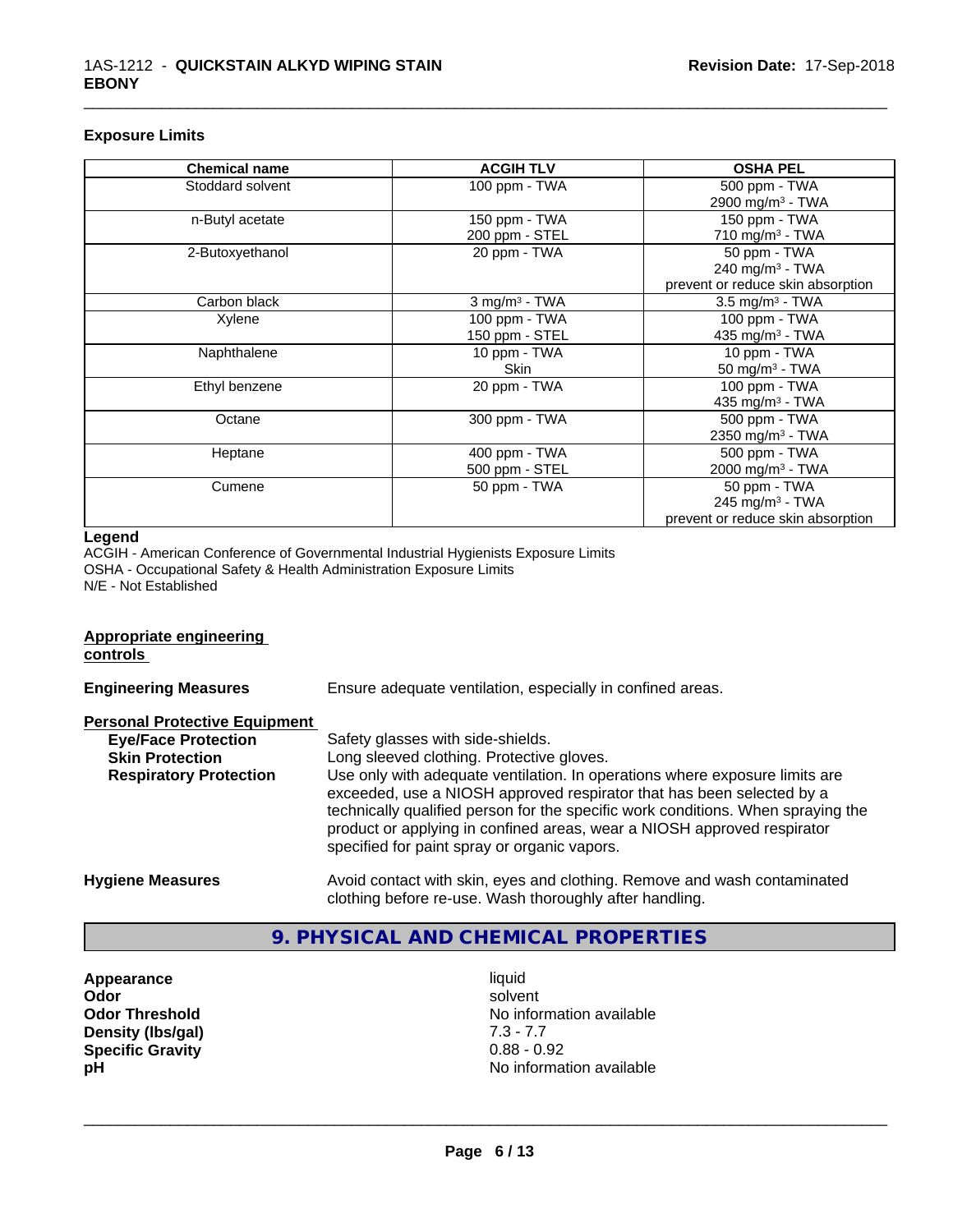**Viscosity (cps)** No information available<br> **Solubility(ies)** No information available **Solubility(ies)**<br> **No information available**<br> **Water solubility**<br> **Water solubility Evaporation Rate Conservation Rate** No information available<br> **Vapor pressure @20 °C (kPa)** No information available **Vapor** pressure @20 °C (kPa) **Vapor density Vapor** density **Wt. % Solids** 35 - 45 **Vol. % Solids** 30 - 40 Wt. % Volatiles **Vol. % Volatiles** 60 - 70 **VOC Regulatory Limit (g/L)** <550 **Boiling Point (°F)** 300 **Boiling Point (°C)** 149<br> **Freezing Point (°F)** No i **Freezing Point (°F)**<br> **Freezing Point (°C)**<br> **Freezing Point (°C)**<br> **No** information available **Flash Point (°F)** 72.0 **Flash Point (°C)** 22.2 **Method** PMCC **Flammability (solid, gas)**<br> **Commability limit:**<br>
Under flammability limit:<br>
Under the Note information available **Upper flammability limit: Lower flammability limit:** No information available **Lower** flammability limit: **Autoignition Temperature (°F)** No information available **Autoignition Temperature (°C)** No information available **Decomposition Temperature (°F)**<br> **Decomposition Temperature (°C)** No information available **Decomposition Temperature (°C)**<br>Partition coefficient

**No information available Freezing Point (°C)** No information available **No information available** 

\_\_\_\_\_\_\_\_\_\_\_\_\_\_\_\_\_\_\_\_\_\_\_\_\_\_\_\_\_\_\_\_\_\_\_\_\_\_\_\_\_\_\_\_\_\_\_\_\_\_\_\_\_\_\_\_\_\_\_\_\_\_\_\_\_\_\_\_\_\_\_\_\_\_\_\_\_\_\_\_\_\_\_\_\_\_\_\_\_\_\_\_\_

## **10. STABILITY AND REACTIVITY**

| <b>Reactivity</b>                         | No data available                                                                                                         |
|-------------------------------------------|---------------------------------------------------------------------------------------------------------------------------|
| <b>Chemical Stability</b>                 | Stable under normal conditions. Hazardous polymerisation<br>does not occur.                                               |
| <b>Conditions to avoid</b>                | Keep away from open flames, hot surfaces, static<br>electricity and sources of ignition. Sparks. Elevated<br>temperature. |
| <b>Incompatible Materials</b>             | Incompatible with strong acids and bases and strong<br>oxidizing agents.                                                  |
| <b>Hazardous Decomposition Products</b>   | Thermal decomposition can lead to release of irritating<br>gases and vapors.                                              |
| <b>Possibility of hazardous reactions</b> | None under normal conditions of use.                                                                                      |

**11. TOXICOLOGICAL INFORMATION**

**Product Information**

**Information on likely routes of exposure**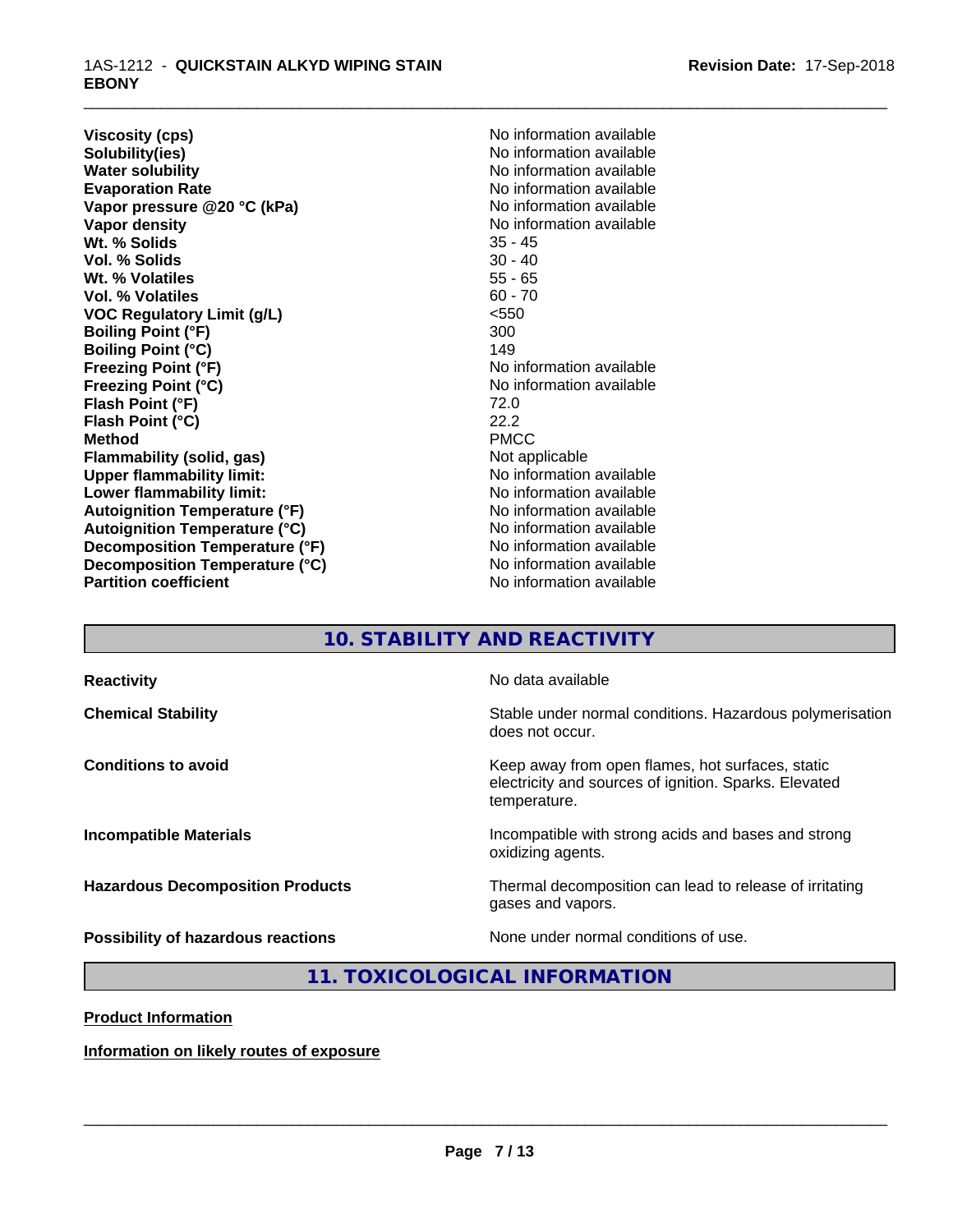| <b>Principal Routes of Exposure</b>                         | Eye contact, skin contact and inhalation.                                                                                                                                                                                                                     |
|-------------------------------------------------------------|---------------------------------------------------------------------------------------------------------------------------------------------------------------------------------------------------------------------------------------------------------------|
| <b>Acute Toxicity</b>                                       |                                                                                                                                                                                                                                                               |
| <b>Product Information</b>                                  | Repeated or prolonged exposure to organic solvents may lead to permanent brain<br>and nervous system damage. Intentional misuse by deliberately concentrating and<br>inhaling vapors may be harmful or fatal.                                                 |
|                                                             | Symptoms related to the physical, chemical and toxicological characteristics                                                                                                                                                                                  |
| <b>Symptoms</b>                                             | No information available                                                                                                                                                                                                                                      |
|                                                             | Delayed and immediate effects as well as chronic effects from short and long-term exposure                                                                                                                                                                    |
| Eye contact<br><b>Skin contact</b>                          | Contact with eyes may cause irritation.<br>May cause skin irritation and/or dermatitis. Prolonged skin contact may defat the<br>skin and produce dermatitis.                                                                                                  |
| Ingestion                                                   | Harmful if swallowed. Ingestion may cause irritation to mucous membranes. Small<br>amounts of this product aspirated into the respiratory system during ingestion or<br>vomiting may cause mild to severe pulmonary injury, possibly progressing to<br>death. |
| <b>Inhalation</b>                                           | Harmful by inhalation. High vapor / aerosol concentrations are irritating to the<br>eyes, nose, throat and lungs and may cause headaches, dizziness, drowsiness,<br>unconsciousness, and other central nervous system effects.                                |
| <b>Sensitization</b>                                        | No information available                                                                                                                                                                                                                                      |
| <b>Neurological Effects</b>                                 | No information available.                                                                                                                                                                                                                                     |
| <b>Mutagenic Effects</b>                                    | No information available.                                                                                                                                                                                                                                     |
| <b>Reproductive Effects</b><br><b>Developmental Effects</b> | Possible risk of impaired fertility. Possible risk of harm to the unborn child.<br>No information available.                                                                                                                                                  |
| <b>Target organ effects</b>                                 | No information available.                                                                                                                                                                                                                                     |
| STOT - repeated exposure                                    | Causes damage to organs through prolonged or repeated exposure if inhaled.<br>May cause disorder and damage to the. Central nervous system. Causes damage<br>to organs through prolonged or repeated exposure.                                                |
| <b>STOT - single exposure</b>                               | May cause disorder and damage to the. Respiratory system. Central nervous<br>system.                                                                                                                                                                          |
| Other adverse effects                                       | No information available.                                                                                                                                                                                                                                     |
| <b>Aspiration Hazard</b>                                    | May be harmful if swallowed and enters airways. Small amounts of this product<br>aspirated into the respiratory system during ingestion or vomiting may cause mild<br>to severe pulmonary injury, possibly progressing to death.                              |

\_\_\_\_\_\_\_\_\_\_\_\_\_\_\_\_\_\_\_\_\_\_\_\_\_\_\_\_\_\_\_\_\_\_\_\_\_\_\_\_\_\_\_\_\_\_\_\_\_\_\_\_\_\_\_\_\_\_\_\_\_\_\_\_\_\_\_\_\_\_\_\_\_\_\_\_\_\_\_\_\_\_\_\_\_\_\_\_\_\_\_\_\_

## **Numerical measures of toxicity**

## **The following values are calculated based on chapter 3.1 of the GHS document**

| ATEmix (oral)                    | 6110 mg/kg        |
|----------------------------------|-------------------|
| ATEmix (dermal)                  | 4360 mg/kg        |
| ATEmix (inhalation-dust/mist)    | 31.2 mg/L         |
| <b>ATEmix (inhalation-vapor)</b> | $64 \text{ mg/L}$ |

## **Acute Toxicity Component Information**

Solvent naphtha (petroleum), heavy aromatic LD50 Dermal: > 2 mL/kg (Rabbit)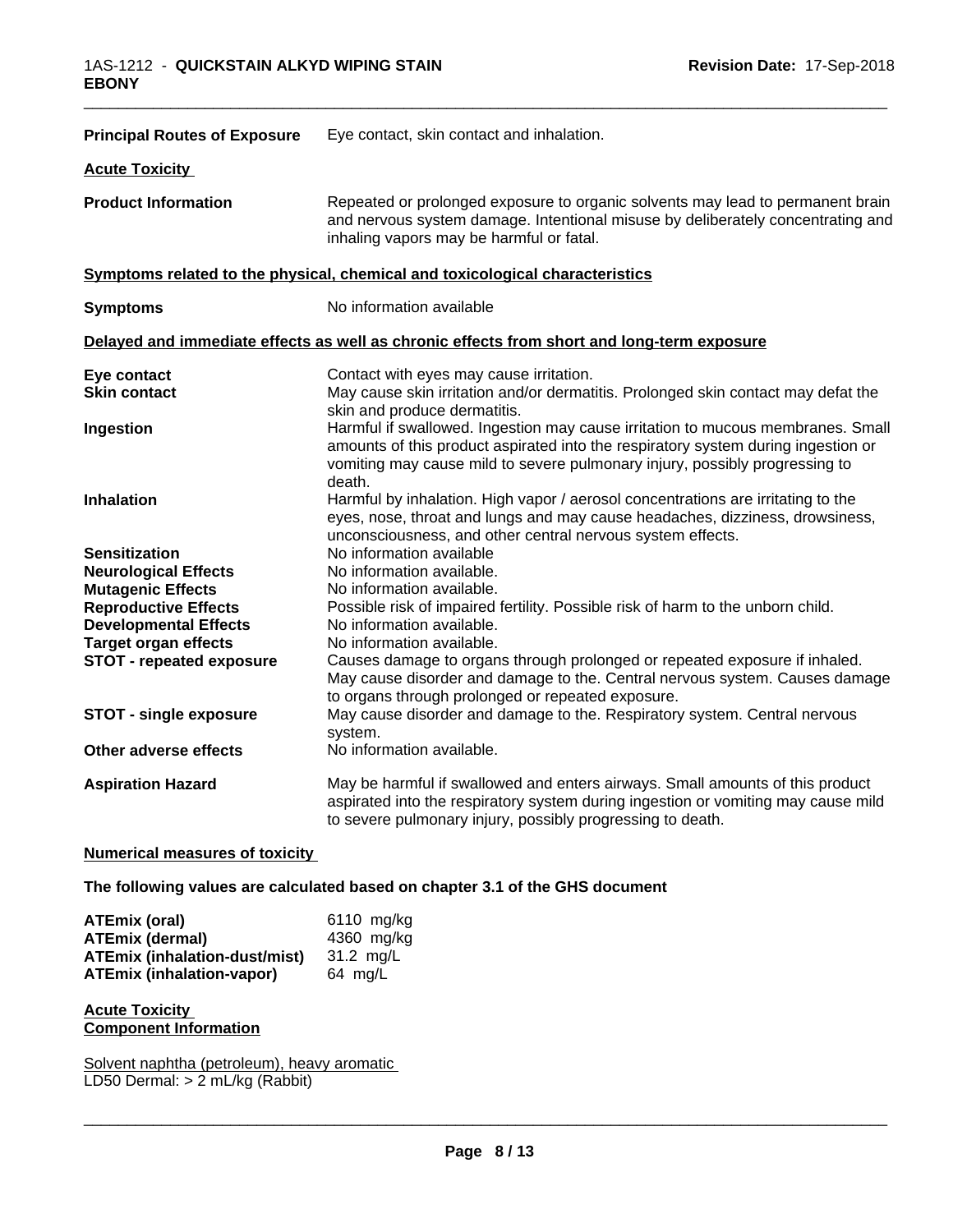#### \_\_\_\_\_\_\_\_\_\_\_\_\_\_\_\_\_\_\_\_\_\_\_\_\_\_\_\_\_\_\_\_\_\_\_\_\_\_\_\_\_\_\_\_\_\_\_\_\_\_\_\_\_\_\_\_\_\_\_\_\_\_\_\_\_\_\_\_\_\_\_\_\_\_\_\_\_\_\_\_\_\_\_\_\_\_\_\_\_\_\_\_\_ 1AS-1212 - **QUICKSTAIN ALKYD WIPING STAIN EBONY**

LC50 Inhalation (Vapor): > 590 mg/m<sup>3</sup> (Rat, 4 hr.) Distillates, petroleum, hydrotreated light LD50 Oral: > 5,000 mg/kg (Rat) LD50 Dermal: > 3,000 mg/kg (Rabbit) Solvent naphtha, petroleum, light aromatic LD50 Oral: 8400 mg/kg (Rat) Stoddard solvent LD50 Oral: > 5,000 mg/kg (Rat) LD50 Dermal: > 3160 mg/kg (Rabbit) LC50 Inhalation (Vapor): > 6.1 mg/L (Rat) n-Butyl acetate LD50 Oral: 10768 mg/kg (Rat) LD50 Dermal: > 17600 mg/kg (Rabbit) LC50 Inhalation (Vapor): ppm (Rat, 4 hr.) Sensitization non-sensitizing (guinea pig) 2-Butoxyethanol LD50 Oral: 470 mg/kg (Rat) LD50 Dermal: 220 mg/kg (Rabbit) LC50 Inhalation (Vapor): 450 ppm (Rat, 4 hr.) 1,2,4-Trimethylbenzene LD50 Oral: 5000 mg/kg (Rat) LC50 Inhalation (Vapor): 18000 mg/m<sup>3</sup> (Rat, 4 hr.) Carbon black LD50 Oral: > 15400 mg/kg (Rat) LD50 Dermal: > 3000 mg/kg (Rabbit) Xylene LD50 Oral: 4300 mg/kg (Rat) LD50 Dermal: > 1700 mg/kg (Rabbit) LC50 Inhalation (Vapor): 5000 ppm (Rat, 4 hr.) **Naphthalene** LD50 Oral: 969 mg/kg (Rat) LD50 Dermal: > 20,000 mg/kg (Rabbit) LC50 Inhalation (Vapor): > 340 mg/m<sup>3</sup> (Rat, 1 hr.) Ethyl benzene LD50 Oral: mg/kg (Rat) LD50 Dermal: > mg/kg (Rabbit) LC50 Inhalation (Vapor): mg/m<sup>3</sup> (Rat, 2 hr.) Heptane LC50 Inhalation (Vapor): 103000 mg/m<sup>3</sup> (Rat, 4 hr.) Cumene LD50 Oral: > 1400 mg/kg (Rat) LD50 Dermal: 12300 µL/kg (Rabbit) LC50 Inhalation (Vapor): 39000 mg/kg (Rat, 4 hr.)

## **Carcinogenicity**

*The information below indicateswhether each agency has listed any ingredient as a carcinogen:.*

| <b>Chemical name</b> | <b>IARC</b>         | <b>NTP</b>        | <b>OSHA</b> |
|----------------------|---------------------|-------------------|-------------|
|                      | 2B - Possible Human |                   | Listed      |
| Carbon black         | Carcinogen          |                   |             |
|                      | 2B - Possible Human | Reasonably        | Listed      |
| Naphthalene          | Carcinogen          | Anticipated Human |             |
|                      |                     | Carcinogen        |             |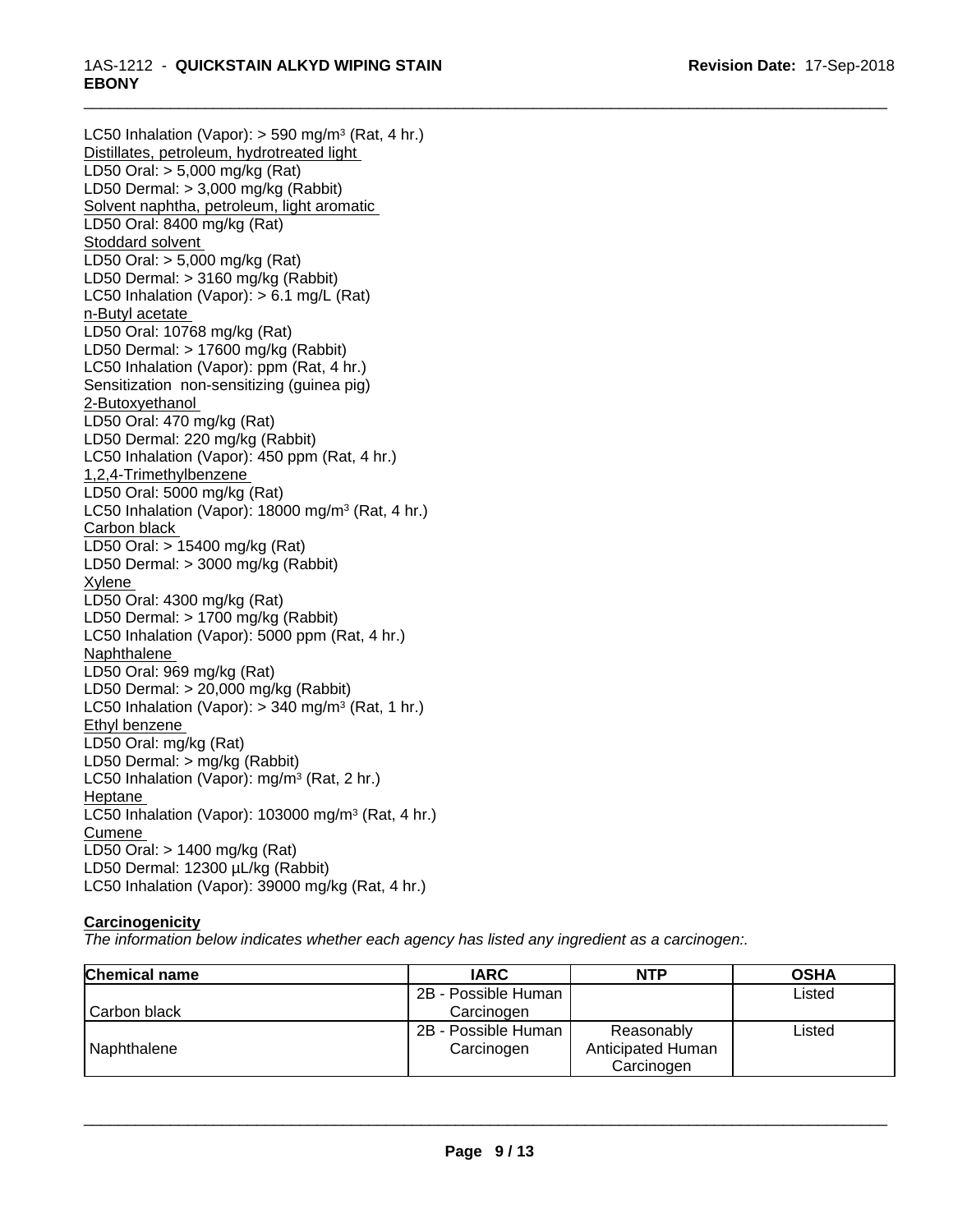## 1AS-1212 - **QUICKSTAIN ALKYD WIPING STAIN EBONY**

| l Ethvl benzene | 2B - Possible Human<br>Carcinogen |                                               | ∟isted |
|-----------------|-----------------------------------|-----------------------------------------------|--------|
| Cumene          | 2B - Possible Human<br>Carcinogen | Reasonably<br>Anticipated Human<br>Carcinogen | ∟isted |

\_\_\_\_\_\_\_\_\_\_\_\_\_\_\_\_\_\_\_\_\_\_\_\_\_\_\_\_\_\_\_\_\_\_\_\_\_\_\_\_\_\_\_\_\_\_\_\_\_\_\_\_\_\_\_\_\_\_\_\_\_\_\_\_\_\_\_\_\_\_\_\_\_\_\_\_\_\_\_\_\_\_\_\_\_\_\_\_\_\_\_\_\_

#### **Legend**

IARC - International Agency for Research on Cancer NTP - National Toxicity Program OSHA - Occupational Safety & Health Administration

**12. ECOLOGICAL INFORMATION**

## **Ecotoxicity Effects**

The environmental impact of this product has not been fully investigated.

## **Product Information**

#### **Acute Toxicity to Fish**

No information available

#### **Acute Toxicity to Aquatic Invertebrates**

No information available

#### **Acute Toxicity to Aquatic Plants**

No information available

## **Persistence / Degradability**

No information available.

#### **Bioaccumulation**

There is no data for this product.

## **Mobility in Environmental Media**

No information available.

#### **Ozone**

Not applicable

#### **Component Information**

#### **Acute Toxicity to Fish**

n-Butyl acetate LC50: 18 mg/L (Fathead Minnow - 96 hr.) 2-Butoxyethanol LC50: 1490 mg/L (Bluegill sunfish - 96 hr.) Xylene LC50: 13.5 mg/L (Rainbow Trout - 96 hr.) Ethyl benzene LC50: 12.1 mg/L (Fathead Minnow - 96 hr.)

## **Acute Toxicity to Aquatic Invertebrates**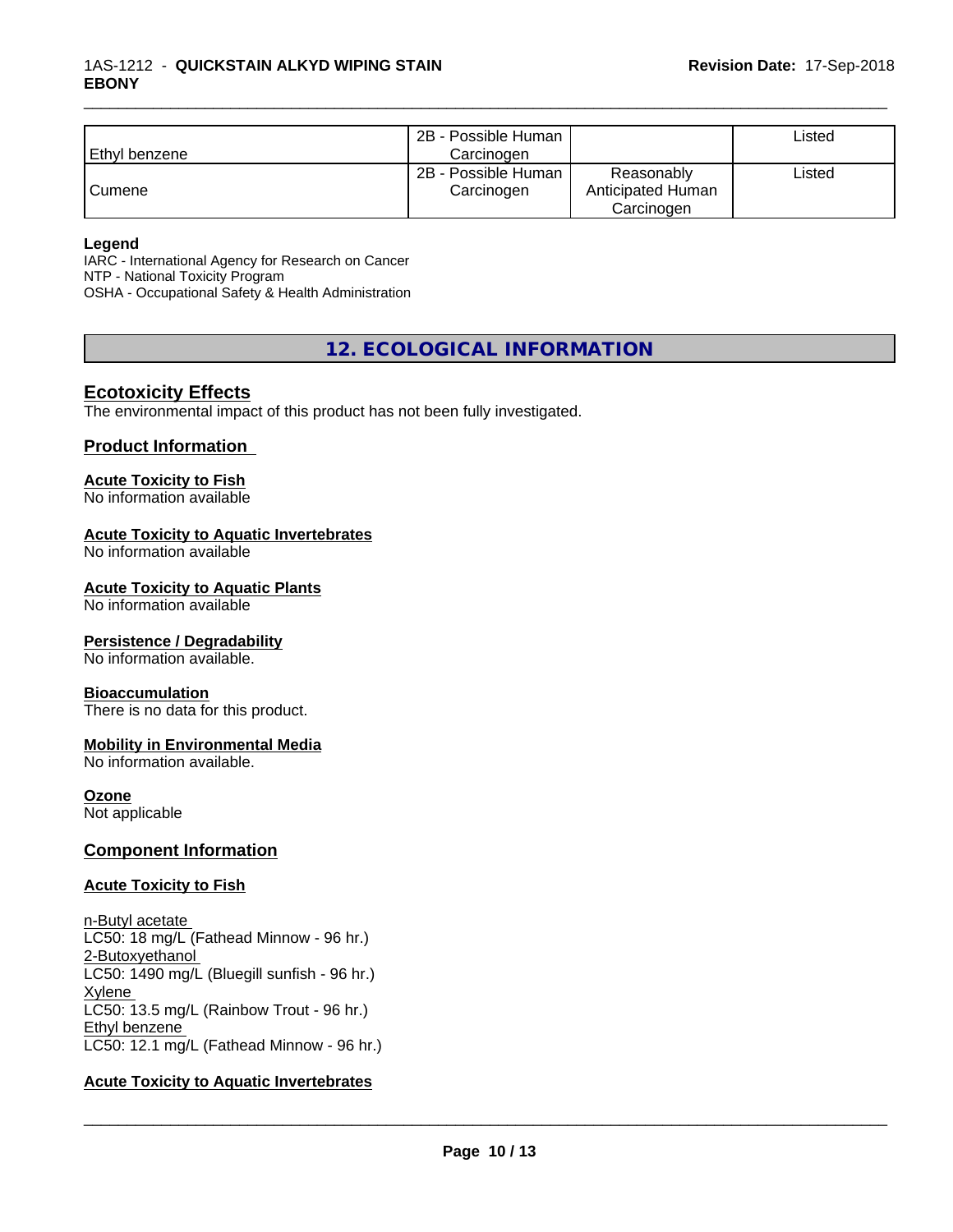n-Butyl acetate EC50: 72.8 mg/L (Daphnia magna - 48 hr.) Ethyl benzene EC50: 1.8 mg/L (Daphnia magna - 48 hr.)

## **Acute Toxicity to Aquatic Plants**

n-Butyl acetate EC50: 674.7 mg/L (Green algae (Scenedesmus subspicatus), 72 hrs.) Ethyl benzene EC50: 4.6 mg/L (Green algae (Scenedesmus subspicatus), 72 hrs.)

## **13. DISPOSAL CONSIDERATIONS**

\_\_\_\_\_\_\_\_\_\_\_\_\_\_\_\_\_\_\_\_\_\_\_\_\_\_\_\_\_\_\_\_\_\_\_\_\_\_\_\_\_\_\_\_\_\_\_\_\_\_\_\_\_\_\_\_\_\_\_\_\_\_\_\_\_\_\_\_\_\_\_\_\_\_\_\_\_\_\_\_\_\_\_\_\_\_\_\_\_\_\_\_\_

| <b>Waste Disposal Method</b>   | Dispose of in accordance with federal, state, and local regulations. Local<br>requirements may vary, consult your sanitation department or state-designated<br>environmental protection agency for more disposal options. |
|--------------------------------|---------------------------------------------------------------------------------------------------------------------------------------------------------------------------------------------------------------------------|
| <b>Empty Container Warning</b> | Emptied containers may retain product residue. Follow label warnings even after<br>container is emptied. Residual vapors may explode on ignition.                                                                         |

## **14. TRANSPORT INFORMATION**

| DOT<br><b>Proper Shipping Name</b><br><b>Hazard class</b><br>UN-No.<br><b>Packing Group</b><br><b>Description</b> | <b>PAINT</b><br>3<br>UN1263<br>Ш<br>UN1263, PAINT, 3, II |
|-------------------------------------------------------------------------------------------------------------------|----------------------------------------------------------|
| ICAO / IATA                                                                                                       | Contact the preparer for further information.            |
| IMDG / IMO                                                                                                        | Contact the preparer for further information.            |

## **15. REGULATORY INFORMATION**

## **International Inventories**

| <b>TSCA: United States</b> | Yes - All components are listed or exempt. |
|----------------------------|--------------------------------------------|
| <b>DSL: Canada</b>         | Yes - All components are listed or exempt. |

## **Federal Regulations**

#### **SARA 311/312 hazardous categorization**

| Acute health hazard               | Yes |  |
|-----------------------------------|-----|--|
| Chronic Health Hazard             | Yes |  |
| Fire hazard                       | Yes |  |
| Sudden release of pressure hazard | N٥  |  |
| Reactive Hazard                   | N٥  |  |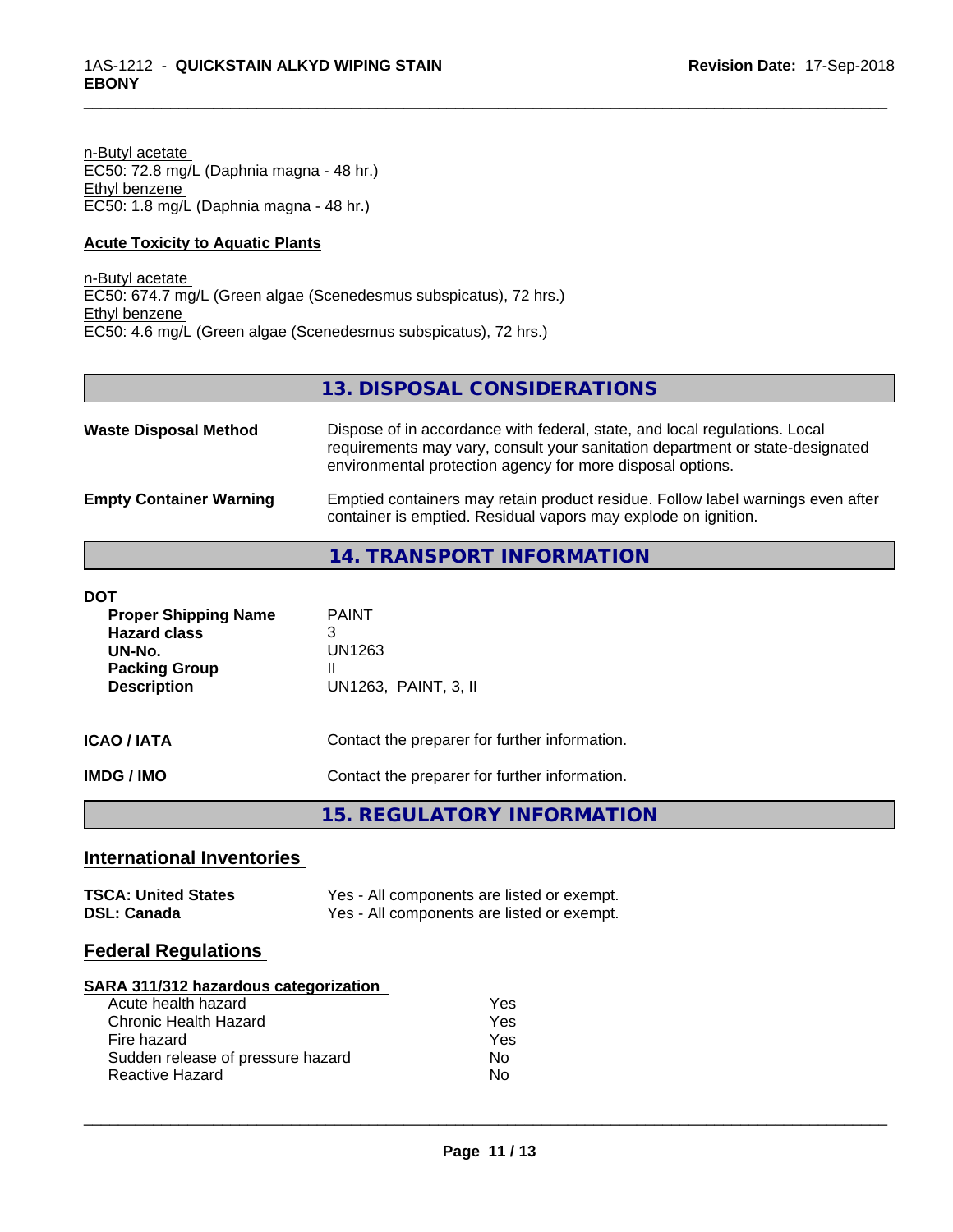## **SARA 313**

Section 313 of Title III of the Superfund Amendments and Reauthorization Act of 1986 (SARA). This product contains a chemical or chemicals which are subject to the reporting requirements of the Act and Title 40 of the Code of Federal Regulations, Part 372:

\_\_\_\_\_\_\_\_\_\_\_\_\_\_\_\_\_\_\_\_\_\_\_\_\_\_\_\_\_\_\_\_\_\_\_\_\_\_\_\_\_\_\_\_\_\_\_\_\_\_\_\_\_\_\_\_\_\_\_\_\_\_\_\_\_\_\_\_\_\_\_\_\_\_\_\_\_\_\_\_\_\_\_\_\_\_\_\_\_\_\_\_\_

| <b>Chemical name</b>   | CAS No.       | Weight-% | <b>CERCLA/SARA 313</b><br>(de minimis concentration) |
|------------------------|---------------|----------|------------------------------------------------------|
| 2-Butoxyethanol        | 111-76-2      | 5        | 1.0                                                  |
| 1,2,4-Trimethylbenzene | $95 - 63 - 6$ | G        | 1.0                                                  |
| Xvlene                 | 1330-20-7     |          | 1.0                                                  |
| Naphthalene            | $91 - 20 - 3$ |          | 0.1                                                  |
| Ethyl benzene          | 100-41-4      | 0.5      |                                                      |

## **Clean Air Act,Section 112 Hazardous Air Pollutants (HAPs) (see 40 CFR 61)**

This product contains the following HAPs:

| <b>Chemical name</b> | <b>CAS No.</b> | Weight-% | <b>Hazardous Air Pollutant</b> |
|----------------------|----------------|----------|--------------------------------|
|                      |                |          | (HAP)                          |
| Xvlene               | 1330-20-7      | 5        | Listed                         |
| Naphthalene          | $91 - 20 - 3$  |          | Listed                         |
| Ethyl benzene        | $100 - 41 - 4$ | 0.5      | Listed                         |
| Cumene               | 98-82-8        | 0.5      | Listed                         |

## **US State Regulations**

#### **California Proposition 65**

**A** WARNING: Cancer and Reproductive Harm– www.P65warnings.ca.gov

#### **State Right-to-Know**

| <b>Chemical name</b>   | Massachusetts | <b>New Jersey</b> | Pennsylvania |
|------------------------|---------------|-------------------|--------------|
| Linseed oil            |               |                   |              |
| Stoddard solvent       |               |                   |              |
| n-Butyl acetate        |               |                   |              |
| 2-Butoxyethanol        |               |                   |              |
| 1,2,4-Trimethylbenzene |               |                   |              |
| Carbon black           |               |                   |              |
| Xylene                 |               |                   |              |

#### **Legend**

X - Listed

## **16. OTHER INFORMATION**

**HMIS** - **Health:** 2\* **Flammability:** 3 **Reactivity:** 0 **PPE:** -

 $\overline{\phantom{a}}$  ,  $\overline{\phantom{a}}$  ,  $\overline{\phantom{a}}$  ,  $\overline{\phantom{a}}$  ,  $\overline{\phantom{a}}$  ,  $\overline{\phantom{a}}$  ,  $\overline{\phantom{a}}$  ,  $\overline{\phantom{a}}$  ,  $\overline{\phantom{a}}$  ,  $\overline{\phantom{a}}$  ,  $\overline{\phantom{a}}$  ,  $\overline{\phantom{a}}$  ,  $\overline{\phantom{a}}$  ,  $\overline{\phantom{a}}$  ,  $\overline{\phantom{a}}$  ,  $\overline{\phantom{a}}$ 

## **HMIS Legend**

0 - Minimal Hazard